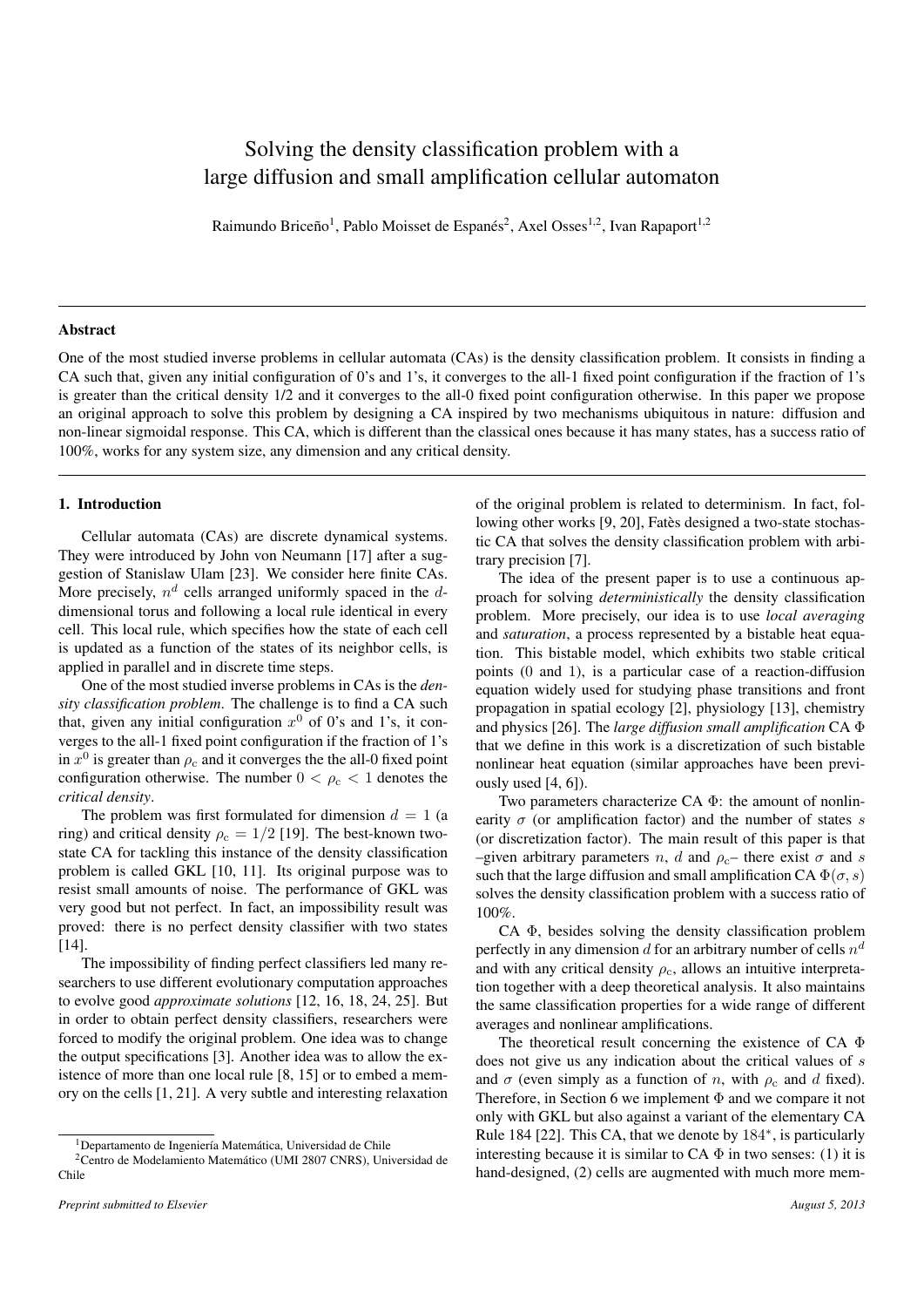ory (note that the only way to increase the memory capabilities of a finite-state machine is by augmenting its number of states).

We run simulations using a fixed set of extremely hard instances (initial configurations). These initial configurations are generated by randomly permuting m 1's and  $n-m$  0's. It turns out that CA  $\Phi$  with  $\sigma = 0.007$  (and before discretizing the set of states, i.e,  $s \sim 200000$ , classifies all instances except a few cases when  $m = 75$  and  $n = 149$ . By contrast, both GKL and 184<sup>∗</sup> have a success ratio slightly above 50% (which can be interpreted as random success). Note that, when the initial configurations are generated with a uniform independent probability law (a binomial law of parameters  $n = 149$  and  $p = 1/2$ ) the observed success ratio of GKL and  $184^*$  is  $\sim 80\%$ .

## 2. The density classification problem

Let  $[n]^d = \{0, \ldots, n-1\}^d$  represent a set of  $n^d$  cells arranged uniformly spaced in the d-dimensional torus. For instance,  $[n]$ <sup>1</sup> is the ring,  $[n]$ <sup>2</sup> is the two-dimensional grid with periodic boundary conditions, etc.

Let  $v_0 \in [n]^d$  be a cell and let  $r$  be a natural number. The  $r$ -(von Neumann) neighborhood of  $v_0$  is  $\mathcal{N}_{r,d}(v_0) = \{v \in [n]^d :$  $|v - v_0| \le r$ , where the differences are taken modulo n and  $|u| = \sum_i |u_i|$ . The size of the neighborhood is independent of  $v_0$  and we denote it by  $N_{r,d}$ . For instance,  $N_{r,2} = 2r(r+1)+1$ .

A *configuration*  $x \in [0,1]^{n^d}$  is an assignment of real numbers (that we call states) to the cells of the lattice. Later in this work we are going to restrict the set of states to a finite one. For simplicity, we write N to denote  $n^d$ .

A radius r cellular automaton (CA), that we denote by  $\Psi$ , transforms a configuration  $x^k \in [0,1]^N$  into a new configuration  $x^{k+1} \in [0,1]^N$  by applying in parallel, to all the cells of  $x^k$ , its local function  $\psi : [0,1]^{N_{r,d}} \to [0,1]$ . Hence, by fixing the local function  $\psi$ , we fix the CA  $\Psi$ .

Given a configuration  $x \in [0, 1]^N$ , its mean value  $\overline{x}$  corresponds to the *density*. Therefore, the value  $\bar{x}^0$  denotes the fraction of 1's in the initial configuration  $x^0$ . Given  $\rho_c \in (0, 1)$ and  $\varepsilon > 0$  we introduce the sets

$$
\mathcal{X}_{\rho_c}(-\varepsilon) = \{x \in [0,1]^N | \overline{x} < \rho_c - \varepsilon\},
$$
\n
$$
\mathcal{X}_{\rho_c}(+\varepsilon) = \{x \in [0,1]^N | \overline{x} > \rho_c + \varepsilon\}.
$$

#### Definition 1 (Generalized density classification problem).

*Given*  $\rho_c \in (0,1)$  *and*  $\varepsilon > 0$ *, we say that a CA*  $\Psi$  *solves the density classification problem with accuracy* ε *if, regardless of* the initial configuration  $x^0$ , the repeated application of  $\Psi$  con $v$ erges to the configuration of only  $0's$  if  $\overline{x}^0$  is less than  $\rho_{\rm c}-\varepsilon$ and converges to the configuration of only  $1's$  if  $\overline{x}^0$  is greater *than*  $\rho_c + \varepsilon$ *. That is:* 

$$
\forall x^{0} \in \mathcal{X}_{\rho_{c}}(-\varepsilon), \quad \lim_{k \to \infty} x^{k} = [0 \cdots 0]^{T} \quad and
$$
  

$$
\forall x^{0} \in \mathcal{X}_{\rho_{c}}(+\varepsilon), \quad \lim_{k \to \infty} x^{k} = [1 \cdots 1]^{T}.
$$

**Remark 1.** *Note that a configuration of the form*  $[c \cdots c]^T$  *denotes the all-*c *vector (the letter* T *stands for transposition). The* *problem just defined is a generalization of the original density classification problem in the following senses:*

- 1. *In our definition the initial configuration is arbitrary (not restricted to 0's and 1's).*
- 2. *The dimension* d*, the number of cells* N*, the radius* r *and the critical density*  $\rho_c$  *are also arbitrary.*
- 3. The definition of convergence as a limit when  $k \to \infty$ *is useful because it can be applied for CAs having either infinite or finite number of states. When the set of states is finite, the convergence definition implies that all cells reach state 0 or 1 in a finite number of steps. In next section we are going to introduce a CA with states in* [0, 1]*. Later, in Section 5, we are going to discretize it in order to obtain a standard CA. The discretized version will have a finite number of states.*

Remark 2. *In the classical density classification problem initial configurations are restricted to 0's and 1's. Therefore, if we prove that some CA* Ψ *solves the problem with accuracy*  $\varepsilon < \frac{1}{2n}$ , then we will be proving that  $\Psi$  solves the problem for  $e \leq 2^n$ , then we wan be proving that  $\ast$  solves the problem for<br>every initial configuration in  $\{0,1\}^n$ . In fact, suppose w.l.g. *that the critical density*  $\rho_c = \frac{2l+1}{2n}$ *. In other words, if the initial configuration has at most* l *1's then* Ψ *must converge to the all-0 configuration. Otherwise, if it has at least*  $l + 1$  *l's, then it must converge to the all-1 configuration. Obviously, if* Ψ *solves the problem with accuracy*  $\varepsilon < \frac{1}{2n}$ *, then it solves the problem for every initial configuration in*  $\{0,1\}^n$ .

#### 3. The large diffusion and small amplification CA Φ

In this section we define the large diffusion and small amplification CA  $\Phi$ . Its local rule  $\phi$  is based on the discretization of a bistable nonlinear heat equation (see Figure 1). More precisely, given a critical density  $\rho_c \in (0,1)$ , the idea is to build a local rule based on a discrete version of the following equation:

$$
\frac{\partial u}{\partial t} - \nu \Delta u = \gamma b_{\rho_c}(u),\tag{1}
$$

where  $u(x, t)$  is the state at time  $t \geq 0$  of the cell at point x in a domain  $\Omega = (0, 1)^d$  with periodic boundary conditions. The parameter  $\nu > 0$  is a *diffusion coefficient*,  $\gamma > 0$  is an *amplification parameter* and  $b_{\rho_c}$  is some suitable *bistable function*. In this paper (readers can see a discussion about other choices in Appendix A) we choose the cubic polynomial:

$$
b_{\rho_c}(u) = u(1-u)(u - \rho_c).
$$

The resulting nonlinear heat-equation is called the *bistable heat equation*, since it exhibits two stable critical points (0 and 1, attractors) and one unstable critical point ( $\rho_c$ , repulsor).

## *3.1. Cases*  $d = 1$  *and*  $d = 2$

Before presenting the CA that solves the general instance of the density classification problem, let us consider the onedimensional case  $d = 1$  with radius  $r = 1$ . We can discretize Eq. 1 with an explicit finite differences scheme on a uniform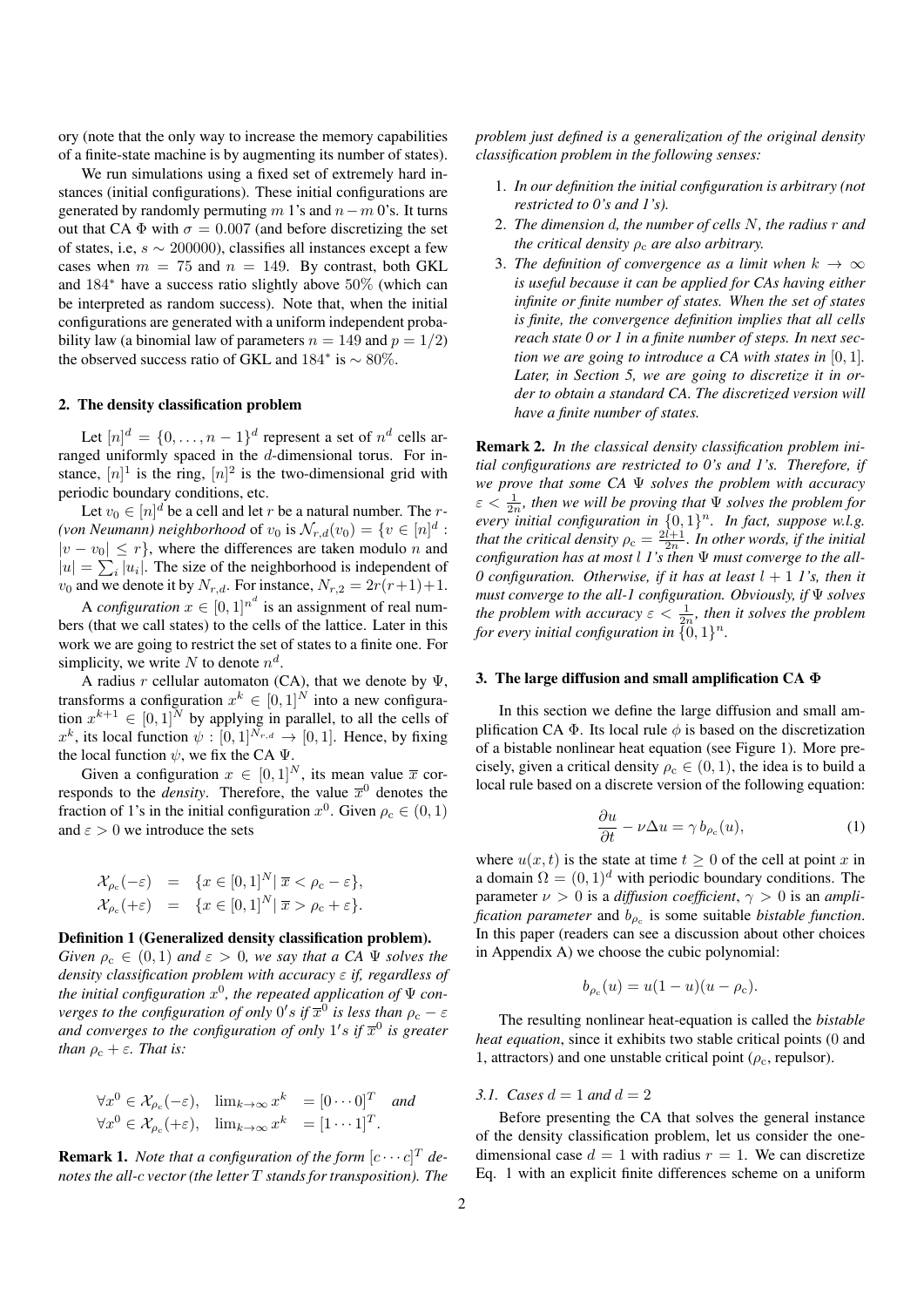lattice of size  $h > 0$  defined by  $x_i = ih$  and discrete time steps  $t_k = k\Delta t$  for some  $\Delta t > 0$ . Let  $u_i^k \approx u(x_i + h/2, t_k)$  denote the corresponding approximate discrete values in each cell of the lattice. An explicit, first order in time and second order in space discretization of Eq. 1 by finite differences is:

$$
\frac{u_i^{k+1} - u_i^k}{\Delta t} - \nu \frac{u_{i-1}^k - 2u_i^k + u_{i+1}^k}{h^2} = \gamma b_{\rho_c}(u_i^k),
$$

where the sum in the subindices are modulo the size of the lattice (because of the periodic boundary conditions). If we define  $\beta = \Delta t / h^2$  and we fix  $\nu \beta = 1/3$ , then we obtain the particular local rule:

$$
u_i^{k+1} = \frac{1}{3} (u_{i-1}^k + u_i^k + u_{i+1}^k) + \frac{\gamma h^2}{3\nu} b_{\rho_c}(u_i^k).
$$
  
If we denote  $\sigma = \frac{\gamma h^2}{3\nu}$  and  

$$
\overline{u}_i^k = \frac{1}{3} (u_{i-1}^k + u_i^k + u_{i+1}^k),
$$

then previous relation can be rewritten as:

$$
u_i^{k+1} = \overline{u}_i^k + \sigma b_{\rho_c}(u_i^k). \tag{2}
$$

Now we are in position to define the local rule Φ of the large diffusion and small amplification CA  $\Phi$  for  $d = 1$ . More precisely, if we define  $f$  as

$$
f(x) = x + \sigma b_{\rho_c}(x),
$$

then we can write  $\Phi$  as:

$$
\Phi(u_{i-1}^k, u_i^k, u_{i+1}^k) = f(\overline{u}_i^k). \tag{3}
$$

In other words, the local rule  $\Phi$  is obtained by first averaging and then applying a nonlinear amplification function  $f$ . Note that, for our purposes, Eq. 2 and Eq. 3 are equivalent. In fact, it is easy to see that vector  $u$  converges to a constant vector in Eq. 2 if and only if it converges to the *same* constant vector in Eq. 3.

The two-dimensional case with radius one is very similar. Take  $\beta = \Delta t/h^2$ , fix  $\nu \beta = 1/5$  and define  $\sigma = \frac{\gamma h^2}{5\nu}$ . The local update rule is:

$$
u_{i,j}^{k+1} = \Phi(u_{i-1,j}^k, u_{i+1,j}^k, u_{i,j}^k, u_{i,j-1}^k, u_{i,j+1}^k) = f(\overline{u}_{i,j}^k), \tag{4}
$$

where  $\overline{u}_{i,j}^k = \frac{1}{5} (u_{i-1,j}^k + u_{i+1,j}^k + u_{i,j}^k + u_{i,j-1}^k + u_{i,j+1}^k).$ 

Note that previous CAs, defined by Eq. 3 in one dimension and by Eq. 4 in two dimensions, correspond to discrete approximations of Eq. 1 that satisfies (even strictly) the corresponding Courant-Friedrich-Lewy CFL stability condition  $\frac{\nu \Delta t}{h^2} = \frac{1}{3} < \frac{1}{2}$ in dimension one or  $\frac{\nu \Delta t}{h^2} = \frac{1}{5} < \frac{1}{4}$  in dimension two. This guarantees convergence of the corresponding CAs to the continuous equation as h and  $\Delta t$  tend to zero but only in the case  $\sigma = 0$  [5]. This convergence result can not be directly extended



Figure 1: Schematic view of Φ. Given an initial state, the CA corresponds to a rule obtained by first averaging neighbors (arrows towards the diagonal) and then applying a nonlinear amplification function  $f$  (arrows towards the curve). In the figure the system is converging to the all-1 vector configuration.

to small positive values of  $\sigma$  by a perturbation argument. The reason is that this small perturbation could be arbitrarily amplified (causing instability).

Nevertheless, the properties of the continuous nonlinear heat Eq. 1 can give us some insight and intuition about the properties of CA  $\Phi$  for small  $\sigma$ . This is exactly the goal of the theoretical study of Section 4.

## *3.2. General case*

The neighborhood of cell i is denoted by  $\mathcal{N}_i$ . Recall that  $|\mathcal{N}_i| = N_{r,d}$ . We are considering periodic boundary conditions (d-dimensional torus).

Definition 2 (Large diffusion and small amplification CA). *For small values of* σ *we define the local rule* Φ *of the large diffusion and small amplification CA* Φ *as follows:*

$$
\overline{x}_i^k = \frac{1}{N_{r,d}} \sum_{j \in \mathcal{N}_i} x_j^k \quad (diffusion), \tag{5}
$$

$$
x_i^{k+1} = f_\sigma(\overline{x}_i^k) \quad (amplification), \tag{6}
$$

where 
$$
f_{\sigma}(x) = x + \sigma x (1 - x) (x - \rho_c)
$$
 and  $\sigma = \frac{\gamma}{\nu n^2 N_{r,d}}$ .

Recall that  $\nu$  and  $\gamma$  are respectively the diffusion and amplification parameters of Eq. 1, the bistable heat equation. We are going to prove in next section that the CA  $\Phi$  given by Definition 2 solves the density classification problem for any given accuracy  $\varepsilon$ , provided that the constant factor  $\sigma$  is small enough. We impose the following:

$$
0 < \sigma < \min\{\frac{1}{\rho_c}, \frac{1}{1 - \rho_c}\}.\tag{7}
$$

These bounds guarantee that  $f_{\sigma}$  is restricted to [0, 1] and it is monotonically increasing. Both bounds are strictly required for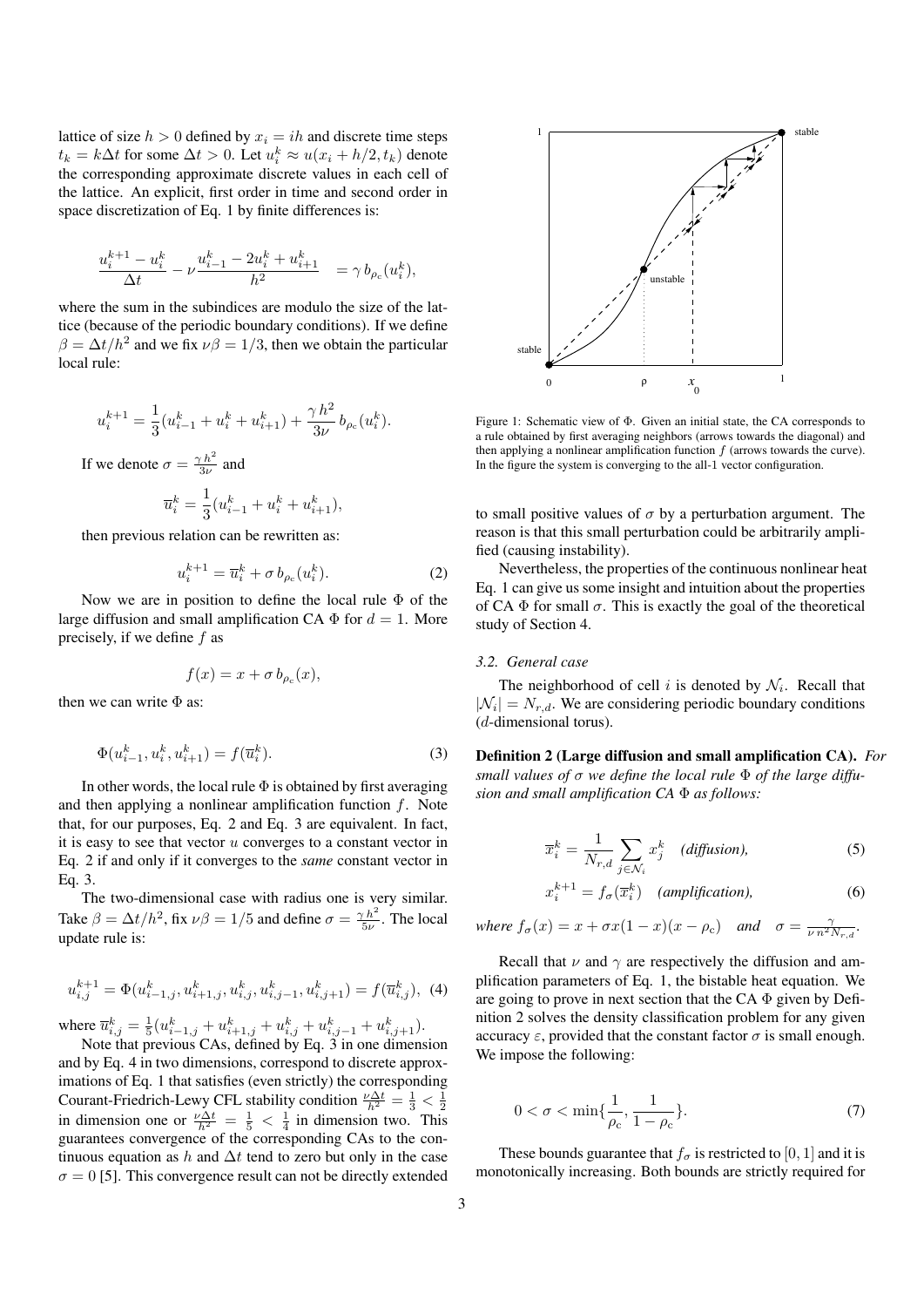$CA \Phi$  to solve the density classification problem, as we explain in Section 4. Moreover, the values  $\sigma$  that solve the problem are typically much smaller than the upper bound, as our experiments of Section 6 show.

We say that  $CA \Phi$  solves the density classification problem if, regardless of how close the average of the initial configurations is to  $\rho_c$ , there is a range of values for the nonlinearity  $\sigma$ that guarantees convergence to the correct answer. Formally,

## Definition 3 (Solution of accuracy  $\varepsilon$ ).

*We say that the large diffusion and small amplification CA* Φ *solves the density classification problem with accuracy* ε *if the following property holds. For all*  $\varepsilon > 0$  *there exists*  $\sigma_0 > 0$  *such that for all*  $x^0 \in \mathcal{X}_{\rho_c}(-\varepsilon) \cup \mathcal{X}_{\rho_c}(+\varepsilon)$  *classification succeeds.* 

## 4. Mathematical analysis of CA Φ

Eq. 5 can be rewritten using matrix notation. This notation turns out to be very useful for analyzing Φ.

The  $N \times N$  *averaging matrix* A is given by  $A_{i,j} = 1/N_{r,d}$ if  $j \in \mathcal{N}_i$  and zero otherwise. Obviously, if  $x^k \in [0,1]^N$  is a configuration, then  $\overline{x}_i^k = (Ax^k)_i$ .

**Example 1.** *For instance, in the case*  $d = 1$ *,*  $n = 8$  *and*  $r = 2$ *, the averaging matrix is the following:*

$$
A = \frac{1}{5} \begin{bmatrix} 1 & 1 & 1 & 0 & 0 & 0 & 1 & 1 \\ 1 & 1 & 1 & 1 & 0 & 0 & 0 & 1 \\ 1 & 1 & 1 & 1 & 1 & 0 & 0 & 0 \\ 0 & 1 & 1 & 1 & 1 & 1 & 0 & 0 \\ 0 & 0 & 1 & 1 & 1 & 1 & 1 & 0 \\ 0 & 0 & 0 & 1 & 1 & 1 & 1 & 1 \\ 1 & 0 & 0 & 0 & 1 & 1 & 1 & 1 \\ 1 & 1 & 0 & 0 & 0 & 1 & 1 & 1 \end{bmatrix}.
$$

Note that A has a very regular structure. It is doubly stochastic (its entries are non-negative and their sums by rows and columns are always 1) and symmetric. Moreover, A is a primitive matrix. More precisely, there exists  $m > 0$  such that  $(A<sup>m</sup>)<sub>ij</sub> \neq 0$  for all i, j. The minimum m satisfying this property is called the length path of  $A$ . The existence of such  $m$ simply follows from the fact that the underlying graph  $[n]^d$  is connected. Because of A being symmetric, we know that all of its eigenvalues are real. From the Perron-Frobenius Theorem for primitive matrices with non-negative entries we infer some properties. First,  $\lambda = 1$  is an eigenvalue of A. Its multiplicity is one. Also, the eigenspace associated with the eigenvalue  $\lambda = 1$ is spanned by  $[1 \cdots 1]^T$ . The absolute value of all the other eigenvalues is strictly less than 1. Finally, A can be decomposed as  $M<sup>T</sup>DM$ , where D is diagonal. The elements on the main diagonal of  $D$  are the eigenvalues of  $A$  and  $M$  is orthonormal. The decomposition of  $A$  is unique up to a permutation of rows and columns. Hence, without loss of generality, we can assume that  $D_{1,1} = 1$ . Note that

$$
\lim_{k \to \infty} D^k = \begin{bmatrix} 1 & 0 & \cdots & 0 \\ 0 & 0 & \cdots & 0 \\ & & \ddots & \\ 0 & 0 & \cdots & 0 \end{bmatrix}.
$$

Next identity is obtained by considering that  $A^k = M^T D^k M$ and noting that the first column of M is the vector  $\frac{1}{\sqrt{2}}$  $\frac{1}{\overline{N}}[1\cdots1]^T$ (because it is in the eigenspace associated with  $\lambda = 1$ ). Therefore,

$$
\lim_{k \to \infty} A^k = \frac{1}{N} \begin{bmatrix} 1 & 1 & \cdots & 1 \\ 1 & 1 & \cdots & 1 \\ \vdots & \vdots & & \vdots \\ 1 & 1 & \cdots & 1 \end{bmatrix} . \tag{8}
$$

Note that Eq. 8 has a counterpart for the continuous bistable model. For instance, if we integrate (1) in  $\Omega$  with  $\gamma = 0$  we obtain  $\frac{d}{dt} \int_{\Omega} u = \int_{\partial \Omega} u \frac{du}{dx} = 0$  thanks to the periodic boundary conditions, showing that the mean value is conserved in time.

Parameter  $\sigma$  is the nonlinear amplification factor. The case  $\sigma = 0$  corresponds to zero amplification and the corresponding CA only acts by diffusion. In such case, the average of the initial configuration is preserved in time. Moreover, from (8),  $\lim_{k\to\infty} x^k = \lim_{k\to\infty} A^k x_0 = [\overline{x}_0 \cdots \overline{x}_0]^T$ . Therefore, it would be impossible to solve the density classification without having  $\sigma > 0$ .

Let  $x^0 \in [0, 1]^N$  be an initial configuration. It follows that  $x^k \in [0,1]^N$  for all k. In fact, since  $f_\sigma$  is strictly increasing,  $f_{\sigma}(0) = 0$  and  $f_{\sigma}(1) = 1$  then we have, by continuity, that  $f_{\sigma}$ is a one to one map from  $[0, 1]$  onto  $[0, 1]$  (see Figure 1).

Suppose that  $x^0 = [c \cdots c]^T$  with  $c \in (\rho_c, 1]$ . In this case  $x^k = [\overline{x}^k \cdots \overline{x}^k]$  with  $\overline{x}^k \in (\rho_c, 1]$ . Since  $f_\sigma(x) > x$  for  $x \in (\rho_{\rm c}, 1)$  it follows that  $\rho_{\rm c} < \overline{x}^k < f_{\sigma}(\overline{x}^k) = \overline{x}^{k+1} \leq 1$ . Therefore,  $\overline{x}^k \to 1$  as  $k \to \infty$ . The case  $x^0 = [c \cdots c]^T$  with  $c \in [0, \rho_c)$  is analogous because  $f_{\sigma}(x) < x$  for  $x \in (0, \rho_c)$ . In short, if  $c < \rho_c$  then  $x^k \to [0 \cdots 0]^T$  and if  $c > \rho_c$  then  $x^k \to [1 \cdots 1]^T$ .

Remark 3. *The property we just proved can be generalized. Suppose that not all the components of*  $x^0$  *are equal, but*  $\rho_c$  <  $x_i^0 \leq 1$  *for all i. In this case it is clear that*  $\rho_c < \overline{x}_i^0 \leq 1$  *for all i*. Therefore,  $\rho_c < \overline{x}_i^0 < f_\sigma(\overline{x}_i^0) = x_i^1 \leq 1$  for all *i*. Inductively, *this property is preserved throughout the iterations. Let*  $c_0$  =  $\min_i x_i^0$ . Consider the initial configuration  $z^0 = [c_0 \cdots c_0]^T$ . *We already know that*  $z^k \to [1 \cdots 1]^T$ *. Since*  $z^k$  *is dominated by*  $x^k$  (in every coordinate), we conclude that  $x^k \to [1 \cdots 1]^T$ . *The case*  $0 \le x_i^0 < \rho_c$  *is analogous. Therefore, if*  $\rho_c < x_i^0 \le 1$ for all  $i$  then  $x^k \to [1 \cdots 1]^T$  and if  $0 \leq x^0_i < \rho_{\rm c}$  for all  $i$  then  $x^k \to [0 \cdots 0]^T$ .

Clearly, configurations  $[0 \cdots 0]^T$  and  $[1 \cdots 1]^T$  are stable equilibrium points. On the other hand,  $[\rho_c \cdots \rho_c]^T$  is an unstable equilibrium point.

There is also an analogous property for the continuous model (1). Indeed, if  $\rho_c < u(x,0) \leq 1$  for all  $x \in \Omega$  then  $\rho_c <$  $u(x,t) \leq 1$  for all  $t \geq 0$  and  $x \in \Omega$ . Let  $z^0 = \min_{x \in \overline{\Omega}} u(x,0)$ and let  $z(t)$  be the solution of Eq. 1 with (constant) initial condition  $z^0$ . By a comparison principle we have  $\rho_c < z(t) \leq$  $u(x, t) \leq 1$  for all  $x \in \Omega$  and  $t \geq 0$ . Since  $z(t)$  converges to 1 (the only equilibrium point of  $z_t = \gamma b_{\rho_c(z)}$  greater than  $\rho_c$  is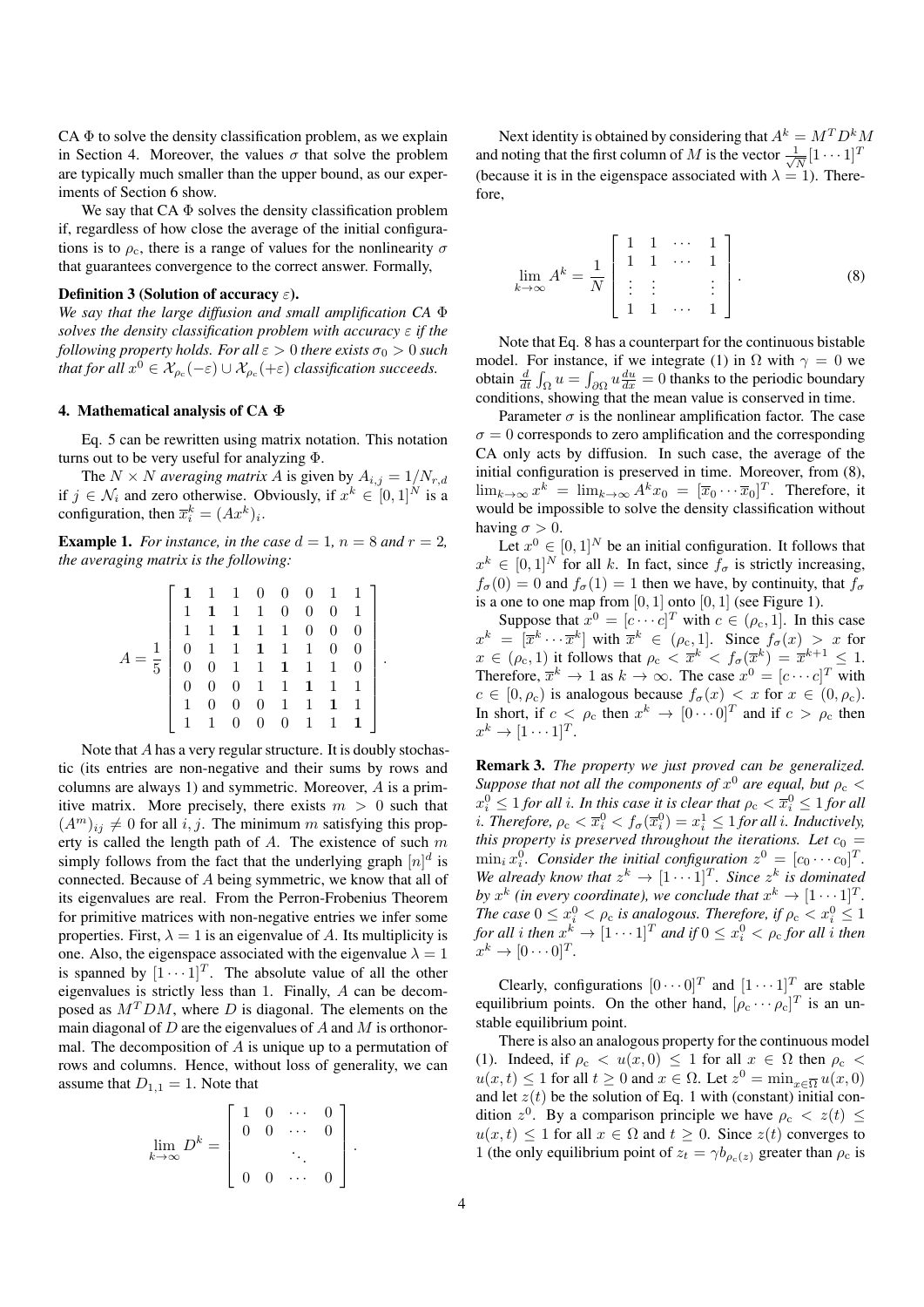1) we have that  $u(\cdot, t) \to 1$  as  $t \to \infty$  uniformly in  $\Omega$ . Therefore  $\rho_c < u(x,0) \leq 1$  implies that  $u(\cdot,t) \to 1$ . Analogously,  $0 \le u(x,0) < \rho_c$  implies that  $u(\cdot,t) \to 0$ .

Remark 4. *If we allow an initial configuration* x 0 *such that*  $x_{i_1}^0 < \rho_c < x_{i_2}^0$  for some indices  $i_1 \neq i_2$ , then the dynam*ics of CA* Φ *could be non-trivial. More precisely, consider the following initial configuration:*

$$
x^0 = \left[ \begin{array}{ccccccccc} 1 & \cdots & 1 & \frac{1}{3} & \cdots & \frac{1}{3} & 1 & \cdots & 1 \end{array} \right]^T,
$$

where the blocks of consecutive  $1$ 's and  $\frac{1}{3}$ 's have the same size. *Suppose*  $d = 1$ ,  $r = 1$ , and  $\rho_c = 1/2$ . With these parameters,  $x^k$  should converge to  $[1 \dots 1]^T$ . As we are going to see in the *proof that follows immediately, this is indeed the case. Nevertheless, it can be checked that there exists a transient period* where the global average decreases. For instance  $\overline{x}^1 < \overline{x}^0$ .

Let  $\varepsilon > 0$ . Now we prove that CA  $\Phi$  solves the density classification problem with accuracy  $\varepsilon$ . We split the proof into three parts.

1. Because of Eq. 8, there exists  $k_0 = k_0(N, \varepsilon)$  such that for every  $k > k_0$ :

$$
\max_{x^0 \in [0,1]^n} \left\| \left( A^k - \frac{1}{N} U \right) x^0 \right\|_{\infty} \le \frac{\varepsilon}{3},\tag{9}
$$

where U is the  $N \times N$  matrix such that all its entries are 1. This is true because all the involved functions are continuous and  $[0, 1]^N$  is compact.

2. Recall that  $x^k = \Phi^k(x^0)$ . In order to include parameter  $\sigma$  in the notation we are going to write  $x^k = \Phi_{\sigma}^k(x^0)$ . Therefore,  $\Phi_0^k(x^0)$  corresponds to the case where only diffusion is present in the dynamics. In Appendix B we show that for every  $k \in \mathbb{N}$  and for every *i*:

$$
\Phi_{\sigma}^k(x)_i \ge \min_{i'} \Phi_0^k(x)_{i'} - \frac{\sigma k \rho_c}{4}.
$$
 (10)

Similarly, using that  $b_{\rho_c}(\cdot) \leq \frac{(1-\rho_c)}{4}$ , we can prove that for every  $k \in \mathbb{N}$  and for every *i*:

$$
\Phi_{\sigma}^k(x)_i \le \max_{i'} \Phi_0^k(x)_{i'} + \frac{\sigma k(1 - \rho_c)}{4}.
$$
 (11)

Combining the result of Appendix B with Eq. 11, and now considering the particular case  $k = k_0$ , for all i

$$
\min_{i'} \Phi_0^{k_0}(x)_{i'} - \frac{\sigma k_0 \rho_c}{4} \le \Phi_\sigma^k(x)_i
$$
  

$$
\le \max_{i'} \Phi_0^{k_0}(x)_{i'} + \frac{\sigma k_0 (1 - \rho_c)}{4}.
$$

Using Eq. 9 we can bracket the values  $\Phi_{\sigma}^{k}(x)_{i}$ :

$$
\overline{x}^0 - \frac{\varepsilon}{3} - \frac{\sigma k_0 \rho_c}{4} \leq \Phi_\sigma^k(x)_i
$$
  

$$
\leq \overline{x}^0 + \frac{\varepsilon}{3} + \frac{\sigma k_0 (1 - \rho_c)}{4}.
$$

Thus:

that

$$
\left|\overline{x}^0 - \Phi_{\sigma}^{k_0}(x)_i\right| \leq \frac{\varepsilon}{3} + \frac{\sigma k_0 \max(\rho_c, 1 - \rho_c)}{4}.
$$

3. We shall see now, that if  $\sigma$  is sufficiently small, then the values for the  $\sigma$ -amplified dynamic at time  $k_0$  are not far away from the original average  $\overline{x}^0$ . If

$$
\frac{\varepsilon}{3} + \frac{\sigma k_0 \max(\rho_c, 1 - \rho_c)}{4} \le \frac{2\varepsilon}{3},
$$
  
is, if  $\sigma \le \frac{4\varepsilon}{3k_0 \max(\rho_c, 1 - \rho_c)} =: \sigma_0$ , it follows that:

$$
\left|\overline{x}^0 - \Phi_{\sigma}^{k_0}(x)_i\right| \le \frac{2\varepsilon}{3}.\tag{12}
$$

Now consider the case of  $x^0 \in \mathcal{X}_{\rho_c}(+\varepsilon)$ , which means that  $\overline{x}^0 > \rho_c + \varepsilon$ . This, combined with Eq. 12 implies  $\Phi_{\sigma}^{k_0}(x)_i > \rho_c$ . By Remark 3, we can conclude that  $\Phi_{\sigma}^{k}(x^{0}) \rightarrow [1 \cdots 1]^{T}$ . The case  $x^{0} \in \mathcal{X}_{\rho_{c}}(-\varepsilon)$  is similar and hence ommited.

## 5. Quantization

Every CA has a finite, well-defined set of states. Therefore, at this point, we need to quantize the values of  $x_i^k$  to some number s of discrete values in  $[0, 1]$ . To this end, we define the quantization function (see Figure 2) as

$$
Q_s(x) = \begin{cases} \min\left\{1, \frac{\lceil s(x-\rho_c) \rceil}{s} + \rho_c\right\} & \text{if } \rho_c \le x \le 1, \\ \max\left\{0, \frac{\lfloor s(x-\rho_c) \rfloor}{s} + \rho_c\right\} & \text{if } 0 \le x < \rho_c. \end{cases}
$$

By projecting at each iteration the state of each cell we define a new CA as follows:

$$
x_i^{k+1} = Q_s(f_\sigma(\overline{x}_i^k)).\tag{13}
$$

We are going to show that the CA defined in Eq. 13 also solves the density classification problem with accuracy  $\varepsilon$ . First, if  $\delta \in [0, 1]$  is sufficiently small, it can be proven (see Appendix C) that:

$$
|b_{\rho_c}(x \pm \delta) - b_{\rho_c}(x)| \le \delta.
$$

Using this fact, provided that  $s$  is large enough, the CA defined in Eq. 13 behaves like the one of Definition 2. More precisely (see Appendix D),

$$
\left| (Q_s \circ \Phi_{\sigma})^k (x)_i - \Phi_{\sigma}^k (x)_i \right| \le \frac{(1+\sigma)^k - 1}{s\sigma}.
$$

Now we can prove that, if  $\frac{1}{s}$  is small enough, every initial condition reaches the correct classification.

Let  $k_0$  be as before. We know from the previous section that

$$
\max_{x^0 \in Q_s(\mathcal{X}_{\rho_c}(+\varepsilon))} \left\| \frac{1}{N} Ux^0 - \Phi_\sigma^{k_0}(x^0) \right\|_\infty \le \frac{2\varepsilon}{3}.
$$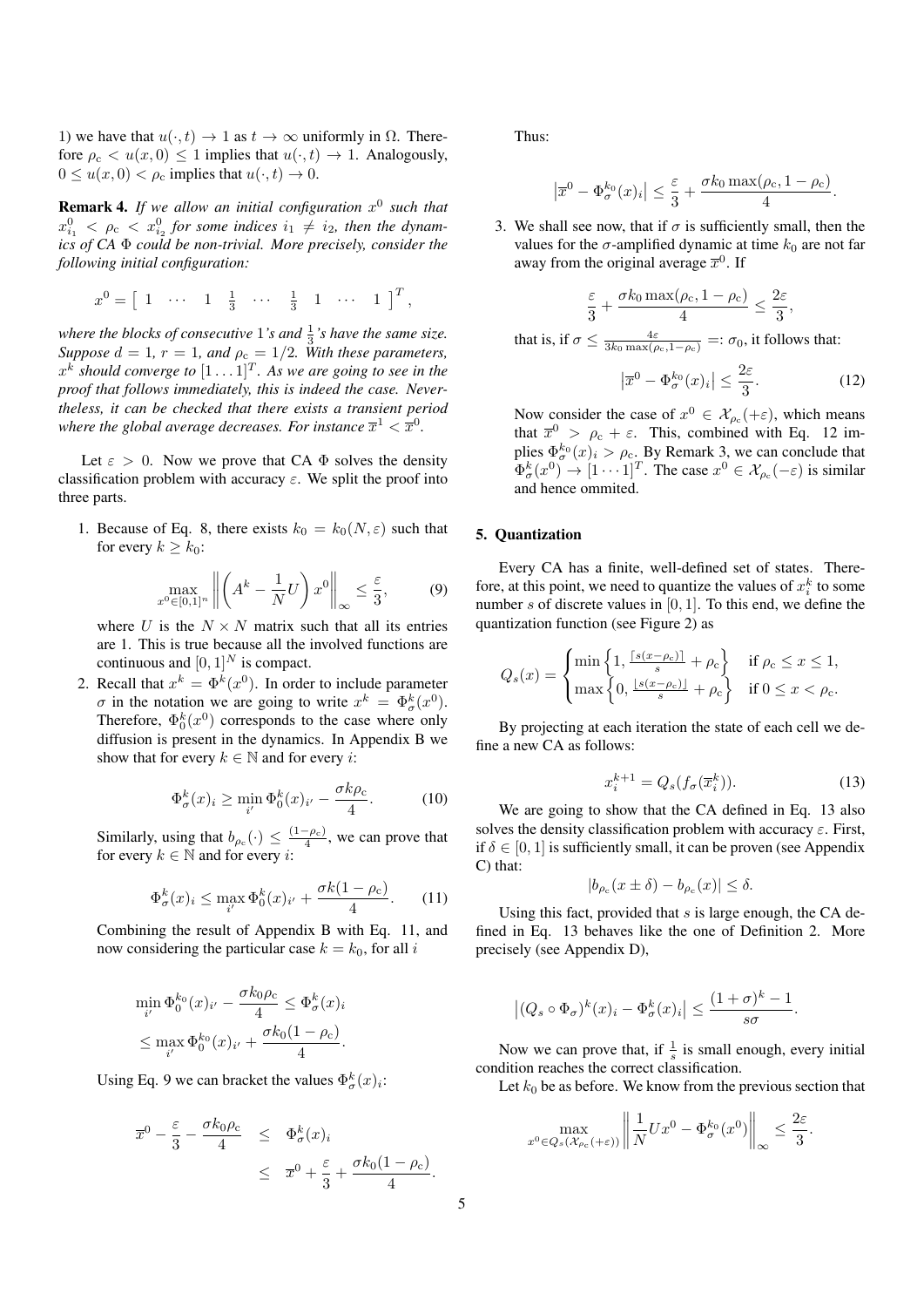

Figure 2: Quantization function  $Q_s(x)$  of the number of states near  $\rho_c = 0.3$ for  $s = 10^{2.5}$  and  $s = 10^3$ .

If s is large enough such that  $\frac{1}{s} + \frac{(1+\sigma)^{k_0}-1}{s\sigma} < \frac{\varepsilon}{3}$ (or, equivalently, if  $s > \frac{3}{\varepsilon} \left( 1 + \frac{(1+\sigma)^{k_0}-1}{\sigma} \right)$  $\left(\frac{\cdot}{\sigma}\right)^{k_0}$  =:  $s_0$ ) then:

$$
\left| (Q_s \circ \Phi_{\sigma})^{k_0}(x)_i - \Phi_{\sigma}^{k_0}(x)_i \right| < \frac{\varepsilon}{3} - \frac{1}{s},
$$

Therefore,

$$
\max_{x^0\in Q_s(\mathcal{X}_{\rho_\textnormal{c}}(+\varepsilon))}\ \big\|(Q_s\circ\Phi_\sigma)^{k_0}(x^0)-\Phi_\sigma^{k_0}(x^0)\big\|_\infty<\frac{\varepsilon}{3}-\frac{1}{s}.
$$

It follows that

$$
\max_{x^0 \in Q_s(\mathcal{X}_{\rho_c}(+\varepsilon))} \left\| \frac{1}{N} U x^0 - (Q_s \circ \Phi_\sigma)^{k_0} (x^0) \right\|_\infty < \underbrace{\frac{2\varepsilon}{3} + \frac{\varepsilon}{3} - \frac{1}{s}}_{\varepsilon - \frac{1}{s}}.
$$

Finally, for the case  $\overline{x}^0 \ge \rho_c + \varepsilon$ , we have that

$$
x_i^{k_0} := (Q_s \circ \Phi_\sigma)^{k_0} (x^0)_i \ge \overline{x}^0 - \varepsilon + \frac{1}{s} \ge \rho_c + \frac{1}{s} > \rho_c.
$$

Since  $Q_s$  rounds up the values above  $\rho_c$ , it can be easily checked that

$$
\Phi_{\sigma}^k(x^{k_0})_i \leq (Q_s \circ \Phi_{\sigma})^k(x^{k_0})_i.
$$

Thanks to Remark 3 we have  $(Q_s \circ \Phi_{\sigma})^k (x^{k_0}) \to [1 \cdots 1]^T$  and we conclude. The other case, where  $\overline{x}^0 \le \rho_c - \varepsilon$ , is analogous and we have  $(Q_s \circ \Phi_{\sigma})^k(x^{k_0}) \to [0 \cdots 0]^T$ .

Remark 5. *The choice of our quantization function may seem unnecessarily intricate. A simpler quantization function*  $Q_s$ *would be the one which assigns, to any number, the closer value of the*  $\frac{1}{s}$ -step staircase. However, we can construct counterex*amples where such natural quantization fails to induce the behavior that we want. In fact, consider the case*  $d = 1$  *and*  $r = 1$ with the following initial configuration  $x^0$ :

$$
[0, \frac{1}{s}, \frac{1}{s}, \cdots, \frac{m-1}{s}, \frac{m-1}{s}, \frac{m}{s}, \frac{m}{s}, \frac{m-1}{s}, \frac{m-1}{s}, \cdots, \frac{1}{s}, \frac{1}{s}, 0]^T,
$$

*where* s *is the quantization number and* m *is any number between* 1 *and s. If*  $\sigma$  *is sufficiently small* ( $\sigma < \frac{2}{3s}$ ), *then:* 

$$
\overline{x}_{2i}^0 = \frac{1}{3}(\frac{i-1}{s} + \frac{i}{s} + \frac{i}{s}) = \frac{i}{s} - \frac{1}{3s},
$$
  

$$
\overline{x}_{2i+1}^0 = \frac{1}{3}(\frac{i}{s} + \frac{i}{s} + \frac{i+1}{s}) = \frac{i}{s} + \frac{1}{3s}.
$$

*and:*

$$
f_{\sigma}(x^0)_{2i} = \left(\frac{i}{s} - \frac{1}{3s}\right) + \sigma b_{\rho_c}\left(\frac{i}{s} - \frac{1}{3s}\right),
$$
  

$$
f_{\sigma}(x^0)_{2i+1} = \left(\frac{i}{s} + \frac{1}{3s}\right) + \sigma b_{\rho_c}\left(\frac{i}{s} - \frac{1}{3s}\right).
$$

*Therefore, if*  $\frac{1}{3s} + \frac{\sigma}{4} < \frac{1}{2s}$ *, i.e., if*  $\sigma < \frac{2}{3s}$ *, we would have:* 

$$
\widetilde{Q}_s(f_\sigma(x^0)) = x^0.
$$

*In other words, with this choice of quantization*  $\widetilde{Q}_s$ *, the CA would have a non constant valued fixed point.*

Remark 6. *From now on, we are going to assume that the large diffusion and small amplification CA* Φ *is the one defined in Eq. 13.*

Remark 7. *By considering Remark 2 we conclude that our CA* Φ *solves the density classification problem for every initial con*figuration in  $\{0,1\}^n$  (provided that the parameters  $\sigma$  and  $s$  are *fine-tuned).*

## 6. Testing CA Φ empirically

We start by comparing the performance of the large diffusion and small amplification  $CA \Phi$  with a well-known two state, one dimensional, radius  $r = 3$  CA called GKL [10]. GKL is one of the best-known density classifiers when  $\rho_c = 1/2$  and  $n = 149$ . The GKL local rule is the following:

*"If the state of a cell is 0, then it takes the majority vote of the first neighbor to its right, the third neighbor to its right, and*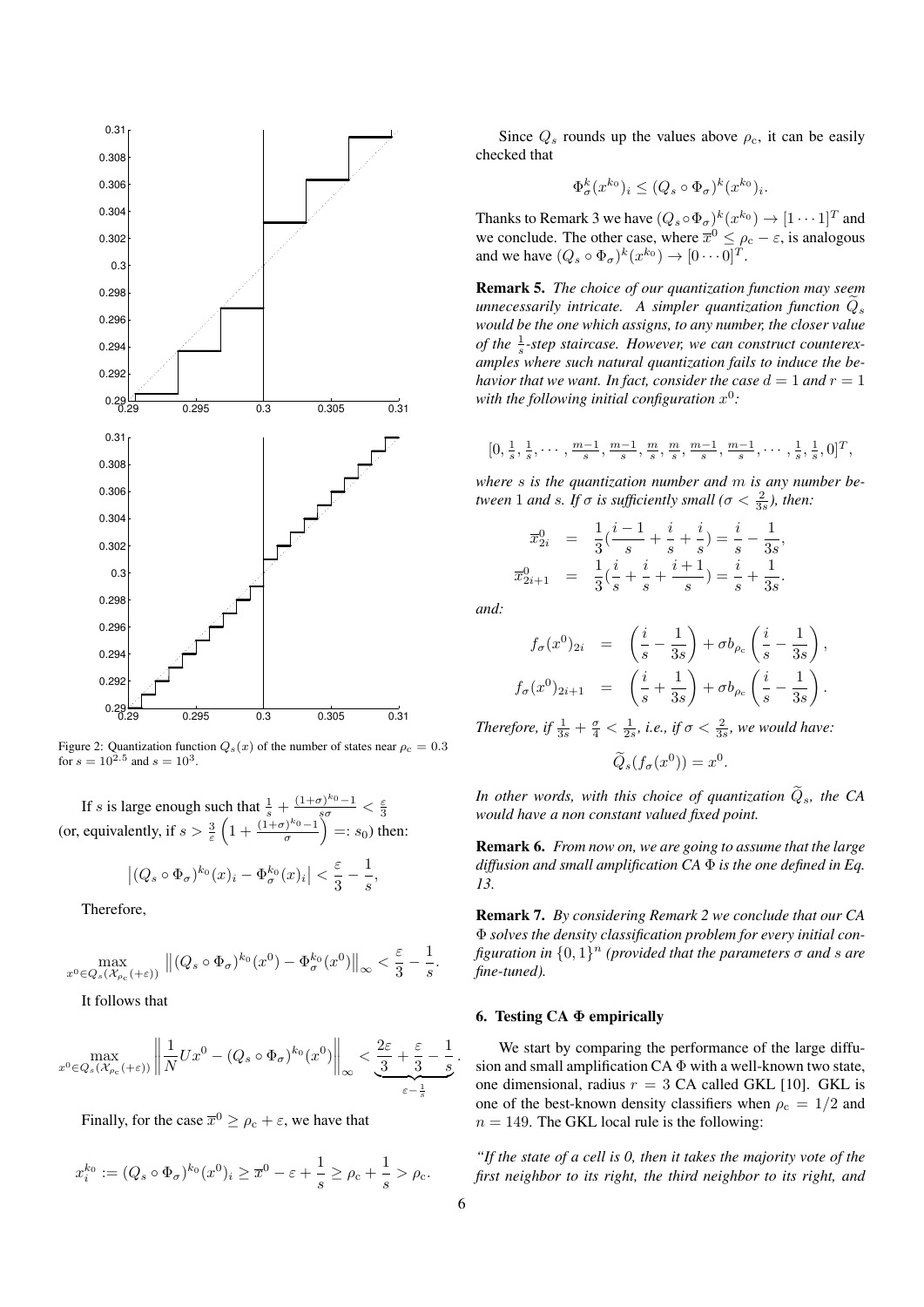## *itself. If the state of the cell is 1, it does so in the opposite direction."*

We replicated some simulations of the literature. Initial configurations were generated randomly. More precisely, the initial state for each of the  $n$  cells was assigned independently: 1 with probability p and 0 with probability  $1-p$ . For different values of p we generated  $10^5$  initial configurations. GKL was applied repeatedly, starting from each of these initial configurations, until one of the following conditions was satisfied:

- GKL reached a fixed point.
- The number of iterations was  $10^8$ .

In all of these experiments, GKL ended up in a fixed point before reaching  $10^8$  iterations. Then, for each outcome, we checked whether GKL classified or misclassified the initial configuration.



Figure 3: GKL success ratio for  $n = 149, 249, 1001$ .

For analyzing the scalability of GKL, we explored the success ratio for different values of  $n$ . Figure 3 describes the results for  $n = 149$ ,  $n = 249$  and  $n = 1001$ . This figure show, as we expected, that the ratio of correctly classified initial configurations decreases as  $n$  increases. It is also clear that the hardest instances of the density classification problem are those for which  $p = 1/2$ . The success ratio of GKL for these hard instances is 82% (in the case  $n = 149$ ).

Recall that the local rule of the large diffusion and small amplification CA  $\Phi$  that we considered is the following:

$$
\overline{x}_i^k = \frac{x_{i-3}^k + x_{i-2}^k + x_{i-1}^k + x_i^k + x_{i+1}^k + x_{i+2}^k + x_{i+3}^k}{7},
$$
  

$$
x_i^{k+1} = f_\sigma(\overline{x}_i^k).
$$

To approximate the continuous values, we used standard double precision floating point variables. In order to compare  $\Phi$  with GKL, we focused on the hardest instances ( $p = 1/2$ ).

Our existential result does not indicate what the critical values of  $\sigma$  and s are, given n. Also, it does not relate the rate of convergence to the value of  $\sigma$ .

Therefore, we fixed a range  $0 < \sigma < 1$ . We ran simulations for different values of n and  $\sigma$ . Probability p was always  $1/2$ . For each pair  $(n, \sigma)$  we ran 1000 simulations using random initial conditions generated in the usual way. CA  $\Phi$  was applied repeatedly, starting from each of theses initial configurations, until one of the following conditions was satisfied:

- 1. Either all  $x_i$ 's are above  $3/4 = \rho_c + 1/4$  or all of them are below  $1/4 = \rho_c - 1/4$ . This is a realistic surrogate for convergence to 1 or 0, based on Remark 3. We call this condition *convergence to a constant*.
- 2. No more progress is detected. That is, the system is at/approaches a fixed point. To detect such a condition, we checked whether  $||x^k - x^{k+1}||_1 \le n \times 10^{-8}$ . We call this condition *convergence*.
- 3. The number of iterations exceeded a threshold, which was chosen to be  $2 \times 10^8$ . This suggests some form of oscillatory behavior although it may not be the case. The bound was chosen by trial and error.

If the sytem converged to a constant, we tested whether Φ reached the "correct" fixed point. In Figure 4, we plot the ratio of well-classified instances (as a function of  $\sigma$ ).



Figure 4: Breakdown of the success ratio for  $n = 149, 249, 1001$ .

In order to study the scalability of  $\Phi$  we repeated the simulations with  $n = 249$  and  $n = 1001$  (also presented in Figure 4). The estimated values for the critical  $\sigma$  are: 0.030 for  $n = 149, 0.011$  for  $n = 249$  and 0.001 for  $n = 1001$ , showing a reciprocal dependency (Figure 5).

We can see in Table 1 the comparison between the performances of GKL and  $\Phi$ . We already knew that below some threshold  $\sigma^*$  the succes ratio of  $\Phi$  would be 100%. Nevertheless, convergence time increases a lot (with respect to GKL). There seems to be a trade-off between reliability and convergence speed. It may also be interesting to explore the performance degradation of  $\Phi$  as  $\sigma$  grows.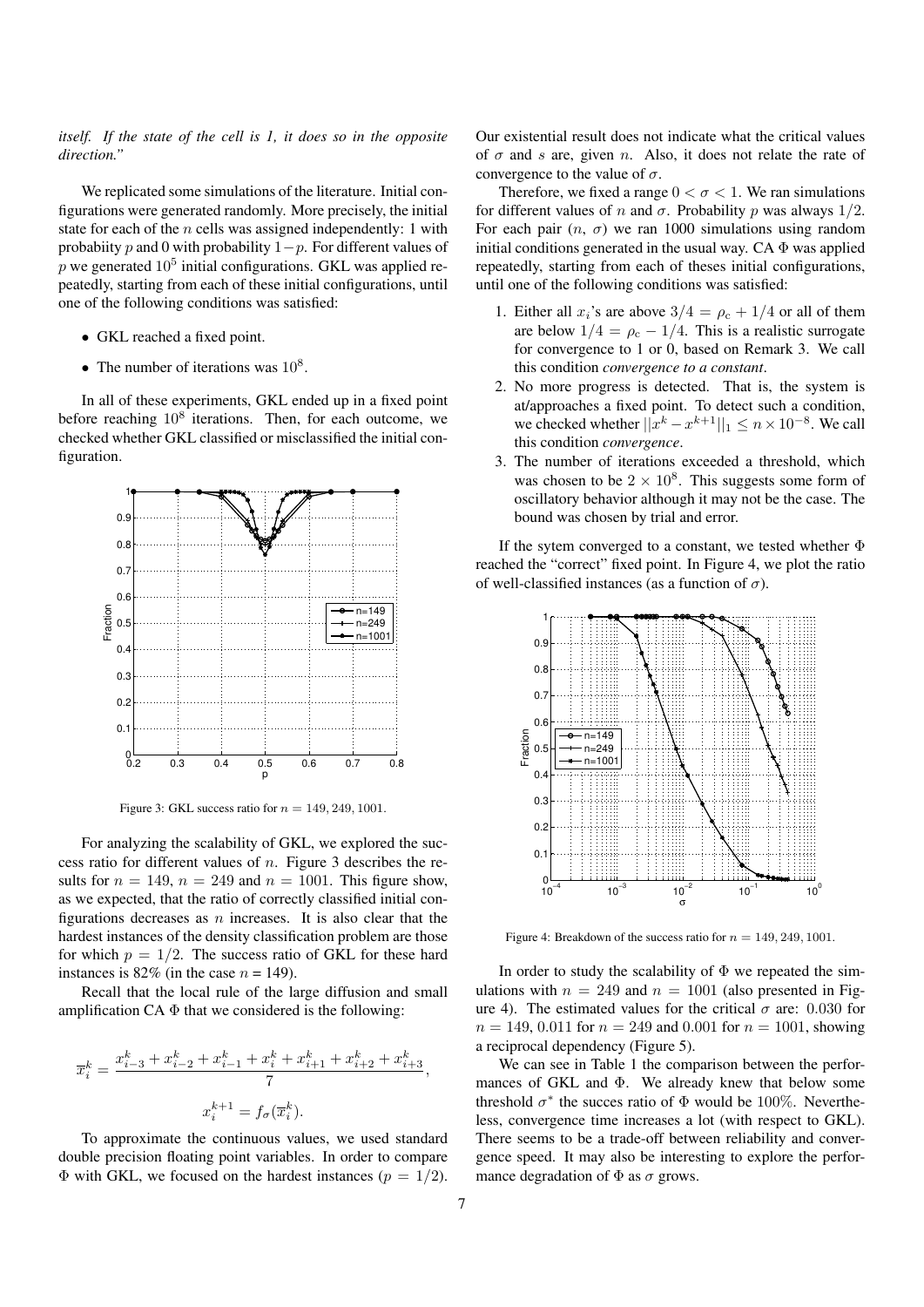

Figure 5: Critical  $\sigma$  as a function of n.

| $\, n$           | GKL success ratio | $\Phi$ success ratio for $\sigma^*$ |
|------------------|-------------------|-------------------------------------|
| 149              | 0.82              | 1.0                                 |
| 249              | 0.80              | 1.0                                 |
| 1001             | 0.75              | 1.0                                 |
| $\boldsymbol{n}$ | GKL maximal time  | $\Phi$ maximal time for $\sigma^*$  |
| 149              | 80                | 500                                 |
| 249              | 140               | 1000                                |
|                  |                   |                                     |
| 1001             | 500               | 30000                               |

Table 1: Comparison between GKL and  $\Phi$  (for  $p = 1/2$ ).

Stone and Bull [22] studied a variant of the elementary CA Rule 184. They augmented the state of each cell with a real number. We call the resulting CA 184<sup>∗</sup> . Since CA Φ also uses more memory (more number of states), it is interesting to compare the behaviour of our method against CA 184<sup>∗</sup> . In a notation consistent with ours, the rule is descibed as follows. The state of cell i consists of two values:  $x_i \in \{0, 1\}$  and  $m_i \in [0, 1]$ . Initially  $m_i = 0.5$ , for all i, while the configuration of the  $x_i$ 's is the configuration of 0's and 1's to be classified. To update the state of cell  $i$ , we compute:

$$
\begin{aligned} m_i^{k+1} &= m_i^k + \beta (x_i^k - m_i^k), \\ s_i^k &= \begin{cases} 0, & m_i^{k+1} \leq 0.5 \\ 1, & \text{otherwise}. \end{cases}, \\ x_i^{k+1} &= R_{184}(s_{i-1}^k, s_i^k, s_{i+1}^k). \end{aligned}
$$

 $\beta$  is a positive real parameter. It acts as a learning rate. Following [22], we set  $\beta = 0.48$  for all our experiments. Note that, unlike Φ, CA 184<sup>∗</sup> does not have direct access to the continuous state of the neighboring cells. The function  $R_{184}$  is defined in Table 2.

In order to compare 184<sup>∗</sup> with both Φ and GKL, we considered even harder instances than before. In fact, unlike previous experiments, we did not choose the initial configurations by

| $s_i^k$ | $s_i^k$ | $s_{i+1}^k$ | $R_{184}(s_{i-1}^k, s_i^k, s_{i+1}^k)$ |
|---------|---------|-------------|----------------------------------------|
|         |         |             |                                        |
|         |         |             |                                        |
|         |         |             |                                        |
|         |         |             |                                        |
|         |         |             |                                        |
|         |         |             |                                        |
|         |         |             |                                        |
|         |         |             |                                        |

Table 2: The local function  $R_{184}$ .

tossing a coin with probability  $p = 1/2$  for every cell. Instead, we chose, with uniform probability, a permutation of  $m<sup>1</sup>$ 's and  $n - m$  0's. We chose values of m close to  $n/2$ .

This allowed us to analyze with more precision the behavior of the system. The variance of the binomial distribution resulting from populating an array using a fair coin in the usual way, averages result from cases of different difficulties. Therefore, for each pair  $m, n$  we used in our experiments, we generated 1000 random configurations. We ran our simulations using the same 1000 initial configurations for the three CAs. As we did before, we measured the success ratio. The results are summarized in Figure 6.

Figure 6 describes the cases  $n = 149$  and  $m = 75, 76, \ldots, 85$ . For CA  $\Phi$ , we chose  $\sigma = 0.007$ . Note that  $\Phi$  classified all instances except a few cases when  $m = 75$ . Both GKL and 184<sup>\*</sup> had a success ratio slightly above 1/2. This contrasts with the  $\sim$  80% ratio observed when independent probabilities are used in the population process.



Figure 6: Success ratios for  $n = 149$ .

We tested larger instances of the problem. Figure 7 describes the cases  $n = 1001$  and  $m = 501, 502, ..., 520$ . For CA  $\Phi$ , we chose  $\sigma = 0.0002$  and  $\sigma = 0.0003$ . These numbers are close to  $\sigma^*$  and allow us to show how the reliability of CA Φ can deteriorate when cases are hard. In fact, we can observe that, when  $\sigma = 0.0003$ , CA Φ failed to classify about ~ 80% of the hardest instances. On the other hand,  $\sigma = 0.0002$  made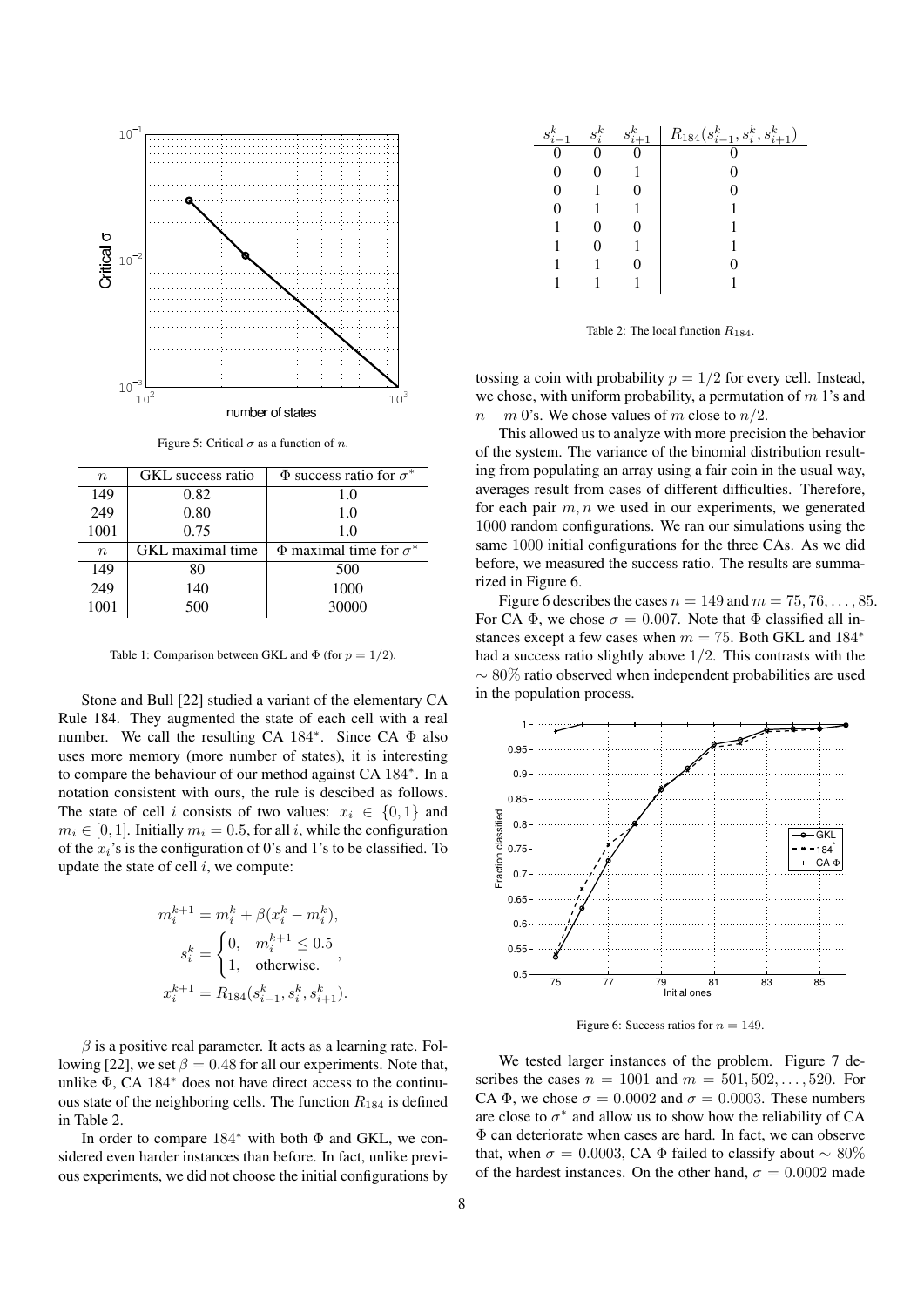the method much more robust.



Figure 7: Success ratios for  $n = 1001$ .

We also explored a natural question: how does  $CA \Phi$  behave as we change the number of states  $s$ ? Note that  $s$  is the memory size of each cell.

Conceptually, we divide the  $[0, 1]$  interval into s sub-intervals of the same size, centered at  $\rho_c$  (see Figure 2). The cells perform the intermediate computations using exact rational arithmetic and the results are rounded to the center of its closest interval. This is equivalent to use fixed point arithmetic with  $q = \log_{10} s$  significative digits.

In Figure 8, we present the results for  $s = 128 (q = 2.1)$ ,  $s = 2000 (q = 3.3)$  and  $s = 200000 (q = 5.3)$ , obtaining in this last case a result similar to the "almost continuous" case of Figure 4.



Figure 8: Breakdown of the success ratio for  $n = 149$  and s 128, 2000, 200000.

If s is too small, regardless of  $\sigma$ , the success ratio is low.

As s grows, the behavior of the discrete system approaches the behavior of the continuous system. Note that, unlike the continuous case, the reliability of the classification can decrease when decreasing the value of  $\sigma$ , as can be seen in Figure 8, for  $s = 2000.$ 

Finally, in order to illustrate the dimensional scalability of CA Φ, we show some examples of density classification in a two-dimensional lattice with periodic boundary conditions. We consider two different types of initial configurations: uniformly random and strip shape, both with initial mean near the critical threshold  $\rho_c = 1/2$ . In all the simulations we considered  $\sigma =$ 0.05 and  $s = 10<sup>4</sup>$ . With these parameters we obtained a success ratio of 100% (in more than 200 random trials). In Figure 9 we show two particular runs.

#### 7. Conclusions and perspectives

The most important advantage of the large diffusion and small amplification  $CA \Phi$  we present in this work is its success ratio of 100%. This can be achieved by tuning two parameters: the amplification factor  $\sigma$  and the number of states s. Other important advantages of  $\Phi$  are the following:

*Scalability.* It can be easily modified to work for arbitrary size regular grids in any dimension d.

*Generalized classification.* The critical density  $\rho_c$  can be arbitrary.

*Analogy with continuous model.* The fact that Φ was originated from a PDE bistable model allows us to gain theoretical and physical insight.

*Robustness.* The method maintains the same classification properties for a wide range of different parameters.

In order to achieve a 100% success ratio we need small values for  $\sigma$  and large values for s. Small  $\sigma$ 's imply large convergence time. Therefore, it seems that the price one has to pay for achieving a 100% success ratio is somehow related to the two most relevant resources in computer systems: time and memory (also known as space).

In other words, the main question this paper leaves open is a complexity question. More precisely, let  $\rho_c$  be the critical density, d the dimension,  $n^d$  the size of the system,  $s(\rho_c, n, d)$ the number of states,  $t(\rho_c, n, d)$  the convergence time and  $\chi$  the success ratio. The general question is the following: what are the critical values of  $s(\rho_c, n, d)$  and  $t(\rho_c, n, d)$  for which there exists a CA that solves the density classification problem with a success ratio of  $\chi$ ? This question has been partially studied for  $\chi = 100\%, d = 1, 2$  and  $s = 2$ .

## Acknowledgments

This work has been partially supported by programs Basal-CMM, Fondecyt 1130061 (I.R.) and Fondecyt 1110290 (A.O.).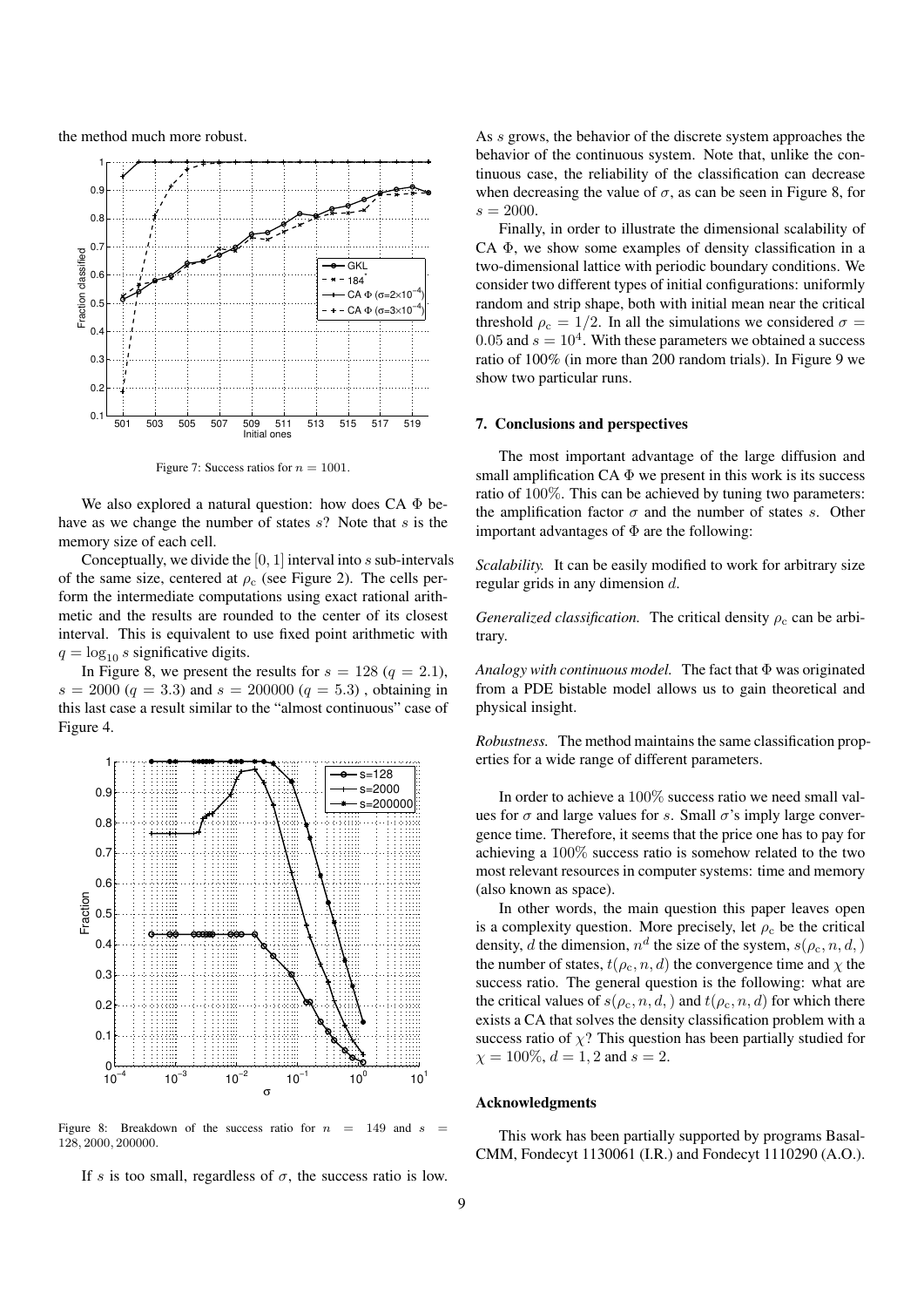

Figure 9: Two-dimensional CA  $\Phi$  with radius  $r = 1$ . Random and stripe type initial configurations with initial mean 0.4811 in the first case and 0.4667 in the second case (i.e., slightly more 0's than 1's). Both systems should converge to the all-0 fixed point configuration (black pixels).

[1] R. Alonso-Sanz and L. Bull. *A very effective density classifier twodimensional cellular automaton with memory.* Journal of Physics A, 42(48):485101, 2009.

- [2] R. S. Cantrell and C. Cosner. *Spatial ecology via Reaction-Diffusion equations, John Wiley & Sons, Sussex, 2003.*
- [3] M. S. Capcarrere, M. Sipper, and M. Tomassini. *Two-state, r = 1 cellular automaton that classifies density.* Phys. Rev. Lett., 77(24):4969-4971, 1996.
- [4] S. -N. Chow. *Lattice dynamical systems.* Lecture Notes in Mathematics, 2003, Volume 1822/2003, 1-102.
- [5] R. Courant, K. Friedrichs and H. Lewy. *On the partial difference equations of mathematical physics*. IBM Journal of Research and Development 11 (2): 215-234, 1928.
- [6] C. M. Elliott and S. Zheng. *On the Cahn-Hilliard equation.* Arch. Rat. Mech. Anal. 96, 339, 1986.
- [7] N. Fatès. Stochastic Cellular automata solve the density classification *problem with an arbitrary precision.* Proceedings of the 28th International Symposium on Theoretical Aspects of Computer Science, STACS 2011, 284-295 (2011).
- [8] H. Fuks.´ *Solution of the density classification problem with two cellular automata rules.* Physical Review E, 55(3):R2081.R2084, Mar 1997.
- [9] H. Fuks.´ *Nondeterministic density classification with diffusive probabilistic cellular automata.* Physical Review E, 66(6):066106, 2002.
- [10] P. Gács, G .L. Kurdyumov and L.A. Levin. One dimensional uniform ar*rays that wash out finite islands (in Russian).* Problemy Peredachi Informatsii 14: 92.98 (1978).
- [11] P. Gonzaga de Sá and C. Maes. *The Gács-Kurdyumov-Levin automaton revisited.* Journal of Statistical Physics, 67:507-522, 1992.
- [12] H. Juillé, and J. B. Pollack. Coevolving the "Ideal" Trainer: Applica*tion to the Discovery of Cellular Automata Rules.* In Genetic Programming 1998: Proceedings of the Third Annual Conference (Morgan Kaufmann, San Francisco, 1998).
- [13] J. P. Keener and J. Sneyd. *Mathematical Physiology, Springer, New York, 1998.*
- [14] M. Land and R. K. Belew. *No perfect two-state cellular automata for density classification exists.* Physical Review Letters, 74(25):5148-5150, 1995.
- [15] C. L. M. Martins and P. P. B. de Oliveira. *Evolving sequential combinations of elementary cellular automata rules.* Advances in Artificial Life, volume 3630 of Lecture Notes in Computer Science, pages 461-470. Springer Berlin Heidelberg, 2005.
- [16] M. Mitchell, J. P. Crutchfield, and P. T. Hraber. *Evolving cellular automata to perform computations: Mechanisms and impediments.* Physica D, 75:361-391, 1994.
- [17] J. von Neumann and A. W. Burks. *Theory of self-reproducing automata. Urbana, University of Illinois Press, 1966.*
- [18] P. P. B. de Oliveira, J. C. Bortot and G. M.B. Oliveira. *The best currently known class of dynamically equivalent cellular automata rules for density classification.* Neuro- computing, 70(1-3):35- 43, 2006.
- [19] N. H. Packard. *Dynamic Patterns in Complex Systems, chapter Adaptation toward the edge of chaos*, pages 293-301. World Scientific, Singapore, 1988.
- [20] M. Schüle, T. Ott, and R. Stoop. Computing with probabilistic cellular *automata.* In ICANN 09: Proceedings of the 19th International Conference on Artificial Neural Networks, pages 525-533, Berlin, Heidelberg, 2009. Springer-Verlag.
- [21] C. Stone and L. Bull. *Evolution of cellular automata with memory: The density classification task*. BioSystems, 97(2):108-116, 2009.
- [22] C. Stone and L. Bull. *Solving the Density Classification Task Using Cellular Automaton 184 with Memory.* Complex Systems 18, pages 229-344, Complex Systems Publications Inc., 2009.
- [23] S. Ulam. *Random processes and transformations.* Proceedings of the International Congress on Mathematics, 2 (1952) 264-275.
- [24] S. Verel, P. Collard, M. Tomassini and L. Vanneschi. *Fitness landscape of the cellular automata majority problem: View from the Olympus.* Theoretical Computer Science 378, 1 (2007) 54-77.
- [25] D. Wolz and P. P. B. de Oliveira. *Very effective evolutionary techniques for searching cellular automata rule spaces.* Journal of Cellular Automata 3 (2008), 289–312.
- [26] J. Xin. *Front propagation in heterogeneous media*. SIAM Rev. 42 (2) 161- 230, 2000.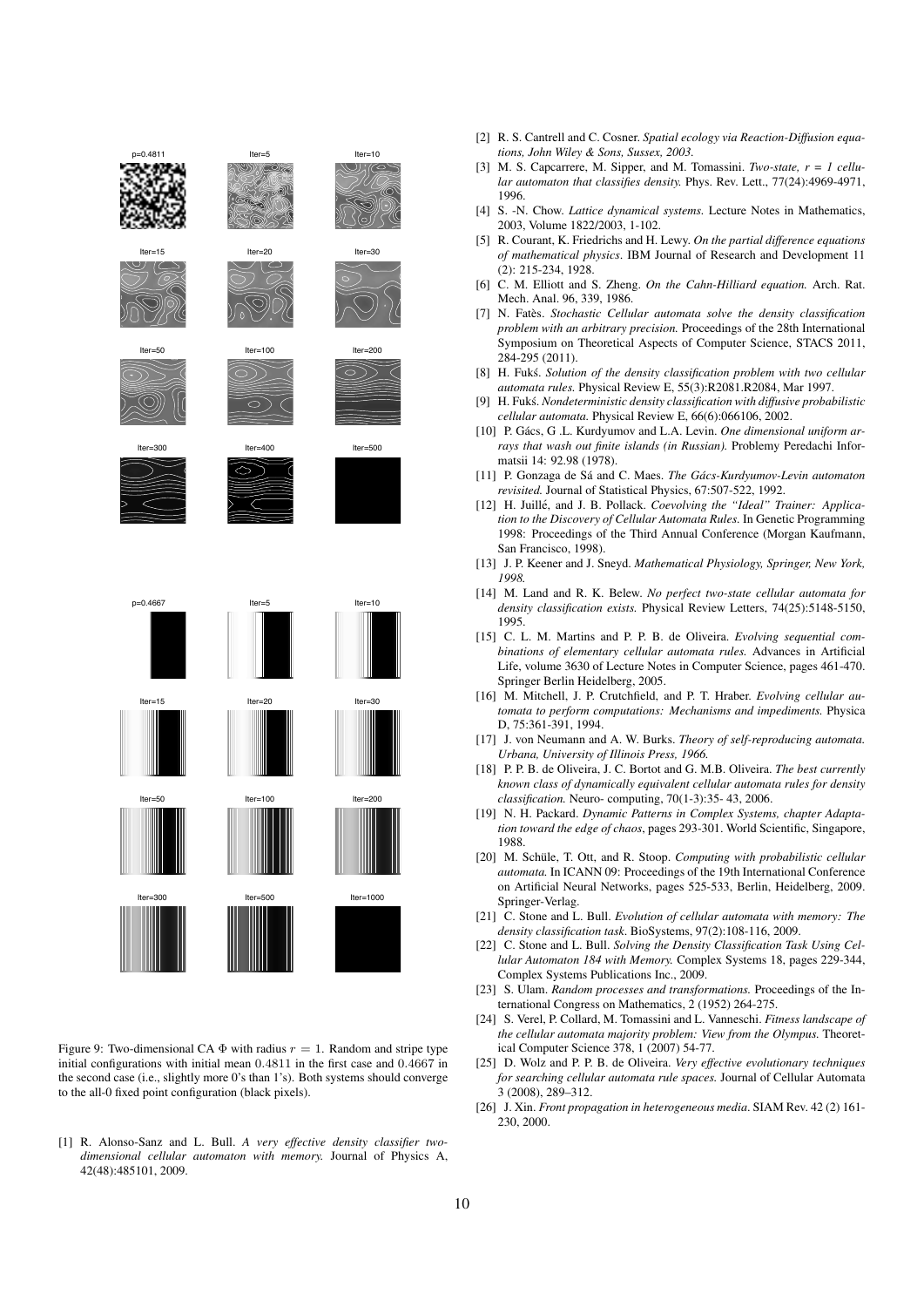## Appendix A.

Our choice of a cubic polynomial as a sigmoid function  $f_{\sigma}$ was somewhat arbitrary, but this choice seems not to be critical for the results of this paper. For example, take  $\rho_c = 1/2$ , and consider the family of functions:

$$
g_{\alpha}(x) = \frac{1}{2} \left( \frac{\tanh(\alpha(2x - 1)}{\tanh(\alpha)} + 1 \right)
$$

characterized by an arbitrary real  $\alpha > 0$ . Clearly, regardless of  $\alpha$ ,  $g_{\alpha}(0) = 0$ ,  $g_{\alpha}(1) = 1$ , and  $g_{\alpha}(1/2) = 1/2$ ,  $g'_{\alpha}(1/2) > 1$ . Also,  $g_{\alpha}$  is convex on [0, 1/2) and concave on (1/2, 1]. Finally, if  $\alpha \to 0$  then  $g_{\alpha}$  resembles the identity, as it can be proved easily using a Taylor approximation. These are all desirable properties for our non-linear amplification function. As a matter of fact, most proofs of this paper can be easily adapted to  $g_{\alpha}$ .

The relation between these two functions is even stronger. In order to achieve a high success ratio we are interested in amplification functions with a small amount of nonlinearity. For the cubic function  $f_{\sigma}$  that means small  $\sigma$ . For  $g_{\alpha}$  that means small values of  $\alpha$ . We are interested in the behavior for values  $x \simeq \rho_c = 1/2$  because they correspond to the cases when the density classification problem is hard to solve. If we approximate  $f_{\sigma}(x)$  at  $\alpha = 0, x = 1/2$  using a Taylor polynomial we obtain  $f_{\sigma}(x) \simeq \frac{1}{2} + (x - \frac{1}{2}) + \frac{1}{4}\sigma(x - \frac{1}{2})^3$ . Similarly, we approximate  $g_{\alpha}(x) \simeq \frac{1}{2} + (x - \frac{1}{2}) + \frac{1}{3}\alpha^2(x - \frac{1}{2})^3$ . Note that if  $\sigma = 4\alpha^2/3$  then  $f_{\sigma}(x) \simeq g_a(x)$  at  $\alpha \simeq 0, \sigma \simeq 0, x \simeq 1/2$ . This establishes an equivalence between the choices of  $\alpha$  and  $\sigma$ at least for  $\rho_c = 1/2$ .

#### Appendix B.

For proving that

$$
\Phi_{\sigma}^k(x)_i \ge \min_{i'} \Phi_0^k(x)_{i'} - \frac{\sigma k \rho_c}{4}
$$

we proceed by induction. First observe that, if  $x \in [0, 1]$ , then  $-\frac{\rho_c}{4} \leq b_{\rho_c}(x) \leq \frac{(1-\rho_c)}{4}$ . That follows immediately from the definition of  $b_{\rho_c}$ . Now, if  $k = 1$  we have:

$$
\begin{array}{rcl}\n\Phi_{\sigma}(x)_i & = & \overline{x}_i + \sigma b_{\rho_c}(\overline{x}_i) \\
& = & \Phi_0(x)_i + \sigma b_{\rho_c}(\overline{x}_i) \\
& \geq & \min_{i'} \Phi_0(x)_{i'} - \frac{\sigma \rho_c}{4}\n\end{array}
$$

For the inductive step, suppose that the property holds for  $k$ . Then:

$$
\Phi_{\sigma}^{k+1}(x)_i = \overline{\Phi_{\sigma}^k(x)_i} + \sigma b_{\rho_c}(\overline{\Phi_{\sigma}^k(x)_i})
$$
\n
$$
\geq \min_{i'} \Phi_{\sigma}^k(x)_{i'} - \frac{\sigma \rho_c}{4}
$$
\n
$$
\geq \left(\min_{i'} \Phi_0^k(x)_{i'} - \frac{\sigma k \rho_c}{4}\right) - \frac{\sigma \rho_c}{4}
$$
\n
$$
= \min_{i'} \Phi_0^k(x)_{i'} - \frac{\sigma(k+1)\rho_c}{4}
$$

## Appendix C.

Given  $\delta$  sufficiently small and  $0 < \rho_c < 1$ , we are going to analize the difference:

$$
|b_{\rho_c}(x+\delta) - b_{\rho_c}(x)|.
$$

By a Taylor expansion, we have that:

$$
b_{\rho_c}(x+\delta) = b_{\rho_c}(x) + b'_{\rho_c}(x)\delta + \frac{1}{2}b''_{\rho_c}(x)\delta^2 + \frac{1}{6}b'''_{\rho_c}(x)\delta^3,
$$

where:

$$
b_{\rho_c}(x) = -x^3 + (1 + \rho_c)x^2 - \rho_c x
$$
  
\n
$$
b'_{\rho_c}(x) = -3x^2 + 2(1 + \rho_c)x - \rho_c
$$
  
\n
$$
b''_{\rho_c}(x) = -6x + 2(1 + \rho_c)
$$
  
\n
$$
b'''_{\rho_c}(x) = -6
$$

Let us define an auxiliary function  $\Phi_{\delta}(x)$  given by:

$$
b_{\rho_c}(x+\delta) - b_{\rho_c}(x) = \delta \underbrace{\left(b'_{\rho_c}(x) + \frac{1}{2}b''_{\rho_c}(x)\delta + \frac{1}{6}b'''_{\rho_c}(x)\delta^2\right)}_{\Psi_\delta(x)}.
$$

We are going to study the minima and maxima of  $\Psi_{\delta}(x)$ .

$$
\Psi'_{\delta}(x) = b''_{\rho_c}(x) + \frac{1}{2}b'''_{\rho_c}(x)\delta
$$
  
= -6x + 2(1 + \rho\_c) - 3\delta.

The critical points of  $\Psi_{\delta}(x)$  over [0, 1] are 0 and 1. Hence:

$$
x^* = \frac{(1+\rho_{\rm c})}{3} - \frac{\delta}{2}.
$$

Note that

$$
cb'_{\rho_c}(0) = -\rho_c, \quad b''_{\rho_c}(0) = 2(1 + \rho_c),
$$
  

$$
b'_{\rho_c}(1) = -1 + \rho_c, \quad b''_{\rho_c}(1) = -4 + 2\rho_c.
$$

$$
b'_{\rho_c}(x^*) = -3\left(\frac{(1+\rho_c)}{3} - \frac{\delta}{2}\right)^2
$$
  
+2(1+\rho\_c)\left(\frac{(1+\rho\_c)}{3} - \frac{\delta}{2}\right) - \rho\_c  
=  $\frac{1}{3}(\rho_c^2 - \rho_c + 1) - \frac{3}{4}\delta^2$ .  

$$
b''_{\rho_c}(x^*) = -6\left(\frac{(1+\rho_c)}{3} - \frac{\delta}{2}\right) + 2(1+\rho_c) = 3\delta.
$$